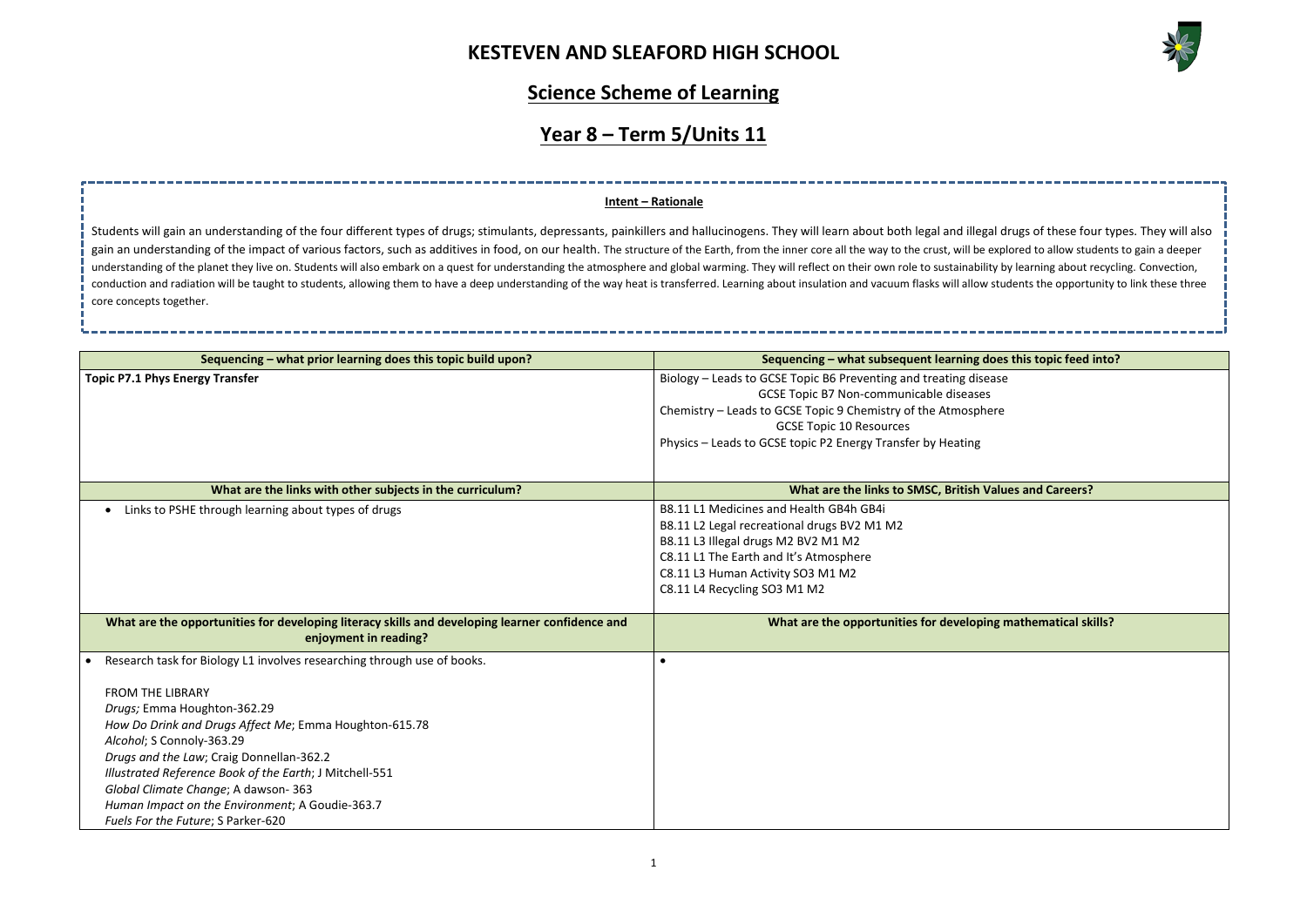*Waste, Recycling and Re-use*; S Parker-363.73 *Energy Alternatives;* C Acred- 305 *Radiation;* Kathryn Whyman-539 *Energy;* Louise Spilsbury-530 *Energy;* Chris Oxlade-531

### **Science Scheme of Learning**

### **Year 8 – Term 5/Units 11**

**Intent – Concepts**

**What knowledge will students gain and what skills will they develop as a consequence of this topic?**

**Know**

List the risks associated with buying illegal drugs State that the atmosphere has different layers and that weather systems are found in the lower atmosphere

State that the upper atmosphere contains ozone, which protects us from harmful UV rays from the Sun

**Apply**

Describe the four types of drugs and their effects

Describe the effects of stimulants, depressants, painkillers and hallucinogens

Describe the stages in liver disease

Describe how some illegal drugs such as cannabis, cocaine and heroin affect us

Describe the dangers and health risks associated with illegal drugs

Describe the structure of the Earth using a labelled diagram

Describe the three types of rock and identify them from given information

Describe the greenhouse effect and its role in sustaining life on Earth

Describe the carbon cycle and identify processes that increase and decrease the amount of  $CO<sub>2</sub>$  in the atmosphere

Define the term carbon footprint

Describe the process of conduction using ideas about particles

Describe how energy can be transferred through some substances and through a vacuum by radiation

Describe the reflection and absorption of infrared radiation

Describe how insulators often trap still air to prevent conduction and convection

Describe how radiation can be prevented using reflective surfaces

**Extend**



Explain the effects of smoking, including the effects of both tar and carbon monoxide Explain the effects of nicotine on the body Explain the effects of drinking alcohol including reaction times, people's behaviour, relationships and job security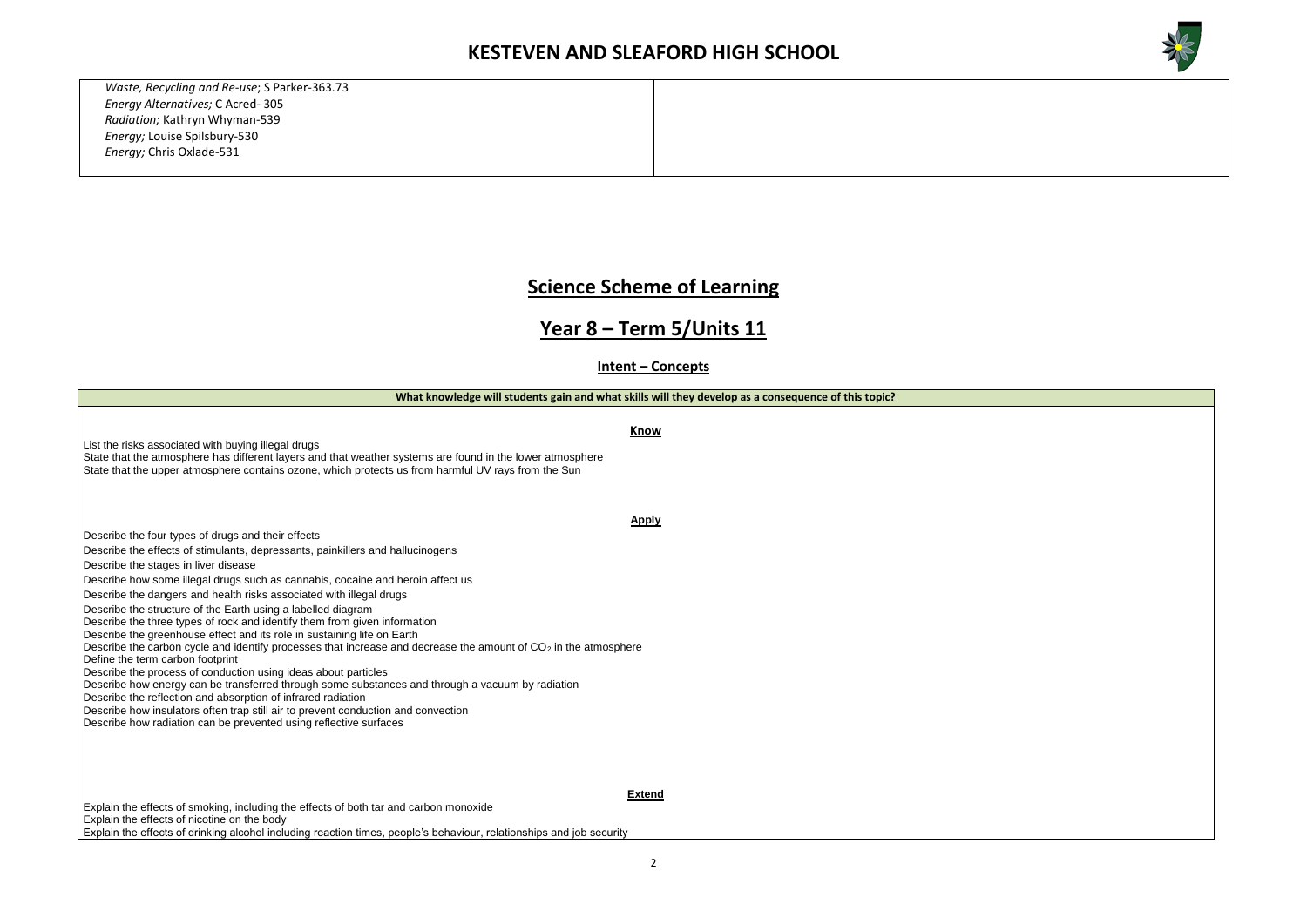

### **the progress of students?**

Explain how each type of rock is formed by referring to the rock cycle

Explain why recycling is important

Explain why gases are such poor conductors of heat

Explain how convection currents occur and transfer energy in liquids and gases

Explain how drugs are tested using both laboratory testing and clinical trials.

Use ideas about density to explain convection currents

Explain how human activity is causing global warming and describe some of the effects

|                    | What subject specific language will be used and developed in this topic?                                                                 |
|--------------------|------------------------------------------------------------------------------------------------------------------------------------------|
| Word               | <b>Definition</b>                                                                                                                        |
| Atmosphere         | The layers of gases that surround the Earth                                                                                              |
| Cementation        | Crystallised minerals that sticks, or cements, pieces of rock together.                                                                  |
| Combustion         | A reaction where a substance burns and reacts with oxygen.                                                                               |
| Compaction         | Pieces of rock being squeezed together by the weight of sediment above.                                                                  |
| Convection current | The pattern of circulation produced when hot, less dense fluid rises and<br>colder, denser fluid sinks                                   |
| Core               | The central part of the Earth                                                                                                            |
| Crust              | The solid outer layer of the Earth                                                                                                       |
| Crystalline        | Made up of crystals                                                                                                                      |
| Decomposition      | The process of breaking down organic material such as dead plants or<br>animals.                                                         |
| Erosion            | The removal and transportation of rocks by wind or water                                                                                 |
| Evolution          | A gradual change in a species usually over a long period of time.                                                                        |
| Fossil             | A preserved remain or imprint of an organism from a past geological age.                                                                 |
|                    | Fossils can be found in sedimentary rock or encased in amber or ice.                                                                     |
| Fossil fuel        | Any naturally occurring carbon or hydrocarbon fuel, such as oil, coal and<br>natural gas, formed from the remains of plants and animals. |
| Geology            | The study of the origin, history, structure and composition of the Earth                                                                 |
| Global warming     | The increase in average temperature of planet Earth                                                                                      |
| Greenhouse effect  | When heat from the Sun is trapped by the gases atmosphere                                                                                |
| Igneous rock       | Rock formed from the cooling and hardening of magma, on or below the<br>Earth's surface                                                  |
| Lava               | Magma that has reached the surface of the Earth through a crack or volcano                                                               |
| Magma              | Molten rock under the Earth's surface                                                                                                    |
| Mantle             | The layer of the Earth between the core and the crust                                                                                    |
| Metamorphic rock   | Rock that has been altered from its original structure by heat and pressure                                                              |
| Methane            | A flammable gas used as a fuel. It is produced when bacteria break down<br>plant and animal waste                                        |
| Ozone              | A chemical substance, $O_3$ , which absorbs ultraviolet radiation                                                                        |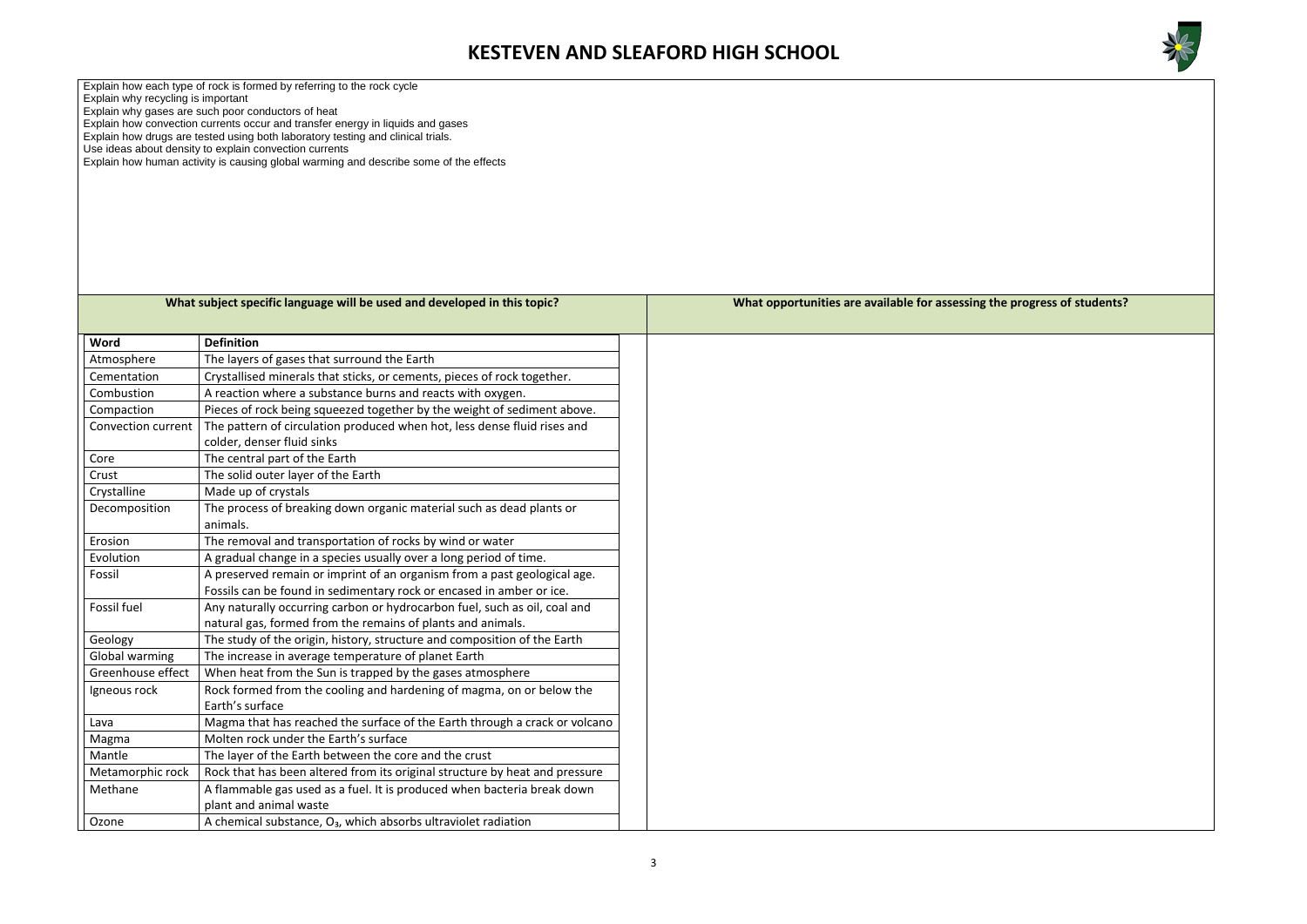

| Word                     | <b>Definition</b>                                                                        |  |
|--------------------------|------------------------------------------------------------------------------------------|--|
| <b>Antibiotic</b>        | A chemical that is used to kill bacteria or stop them growing. Viruses are not affected  |  |
|                          | by antibiotics, so viral diseases cannot be treated with antibiotics.                    |  |
| <b>Carbon monoxide</b>   | A compound in which the molecules consist of one carbon atom covalently bonded to        |  |
|                          | one oxygen atom. Carbon monoxide is a poisonous gas that binds strongly to the           |  |
|                          | haemoglobin in red blood cells. This prevents the cells from carrying oxygen, so         |  |
|                          | breathing in carbon monoxide can cause death.                                            |  |
| Depressant               | A drug that slows down the nervous system and reduces arousal levels and                 |  |
|                          | excitability.                                                                            |  |
| <b>Drug</b>              | A chemical that affects how the body works but is not a food. Drugs can be consumed      |  |
|                          | by mouth, injected, breathed in or absorbed through mucous membranes.                    |  |
| Hallucinogen             | A drug that affects perception, emotion, consciousness and your understanding of         |  |
| <b>Medicine</b>          | reality.<br>A drug that is used to treat or prevent disease.                             |  |
| <b>Nicotine</b>          | A stimulant drug that is found in tobacco and thus in cigarette smoke. Nicotine is       |  |
|                          | addictive, which means that it is hard to give up smoking once you have started.         |  |
| <b>Recreational drug</b> | A drug that people take because they like the effect it has on them.                     |  |
|                          |                                                                                          |  |
| <b>Stimulant</b>         | A type of drug that speeds up the nervous system and makes you feel more alert.          |  |
| Tar                      | A thick, poisonous substance that is found in cigarette smoke. It is carcinogenic, which |  |
|                          | means that it causes cancer.                                                             |  |
| Withdrawal               | The symptoms that someone experiences when they stop taking a drug that they are         |  |
| symptoms                 | addicted to.                                                                             |  |
| Radiation                | The transfer of energy from a central point                                              |  |
| Recycling                | Changing waste materials into new products                                               |  |
| Rock cycle               | The Earth's process of turning one type of rock into another type of rock.               |  |
| Sediment                 | Solid fragments that come from the weathering of rocks and have been                     |  |
|                          | carried and deposited by water or wind.                                                  |  |
| Sedimentary rock         | Rocks formed when sediment is deposited and becomes tightly compacted                    |  |
| Ultraviolet              | In the electromagnetic spectrum just beyond visible light                                |  |
| radiation                |                                                                                          |  |
| Weathering               | The breaking down of rocks into smaller pieces                                           |  |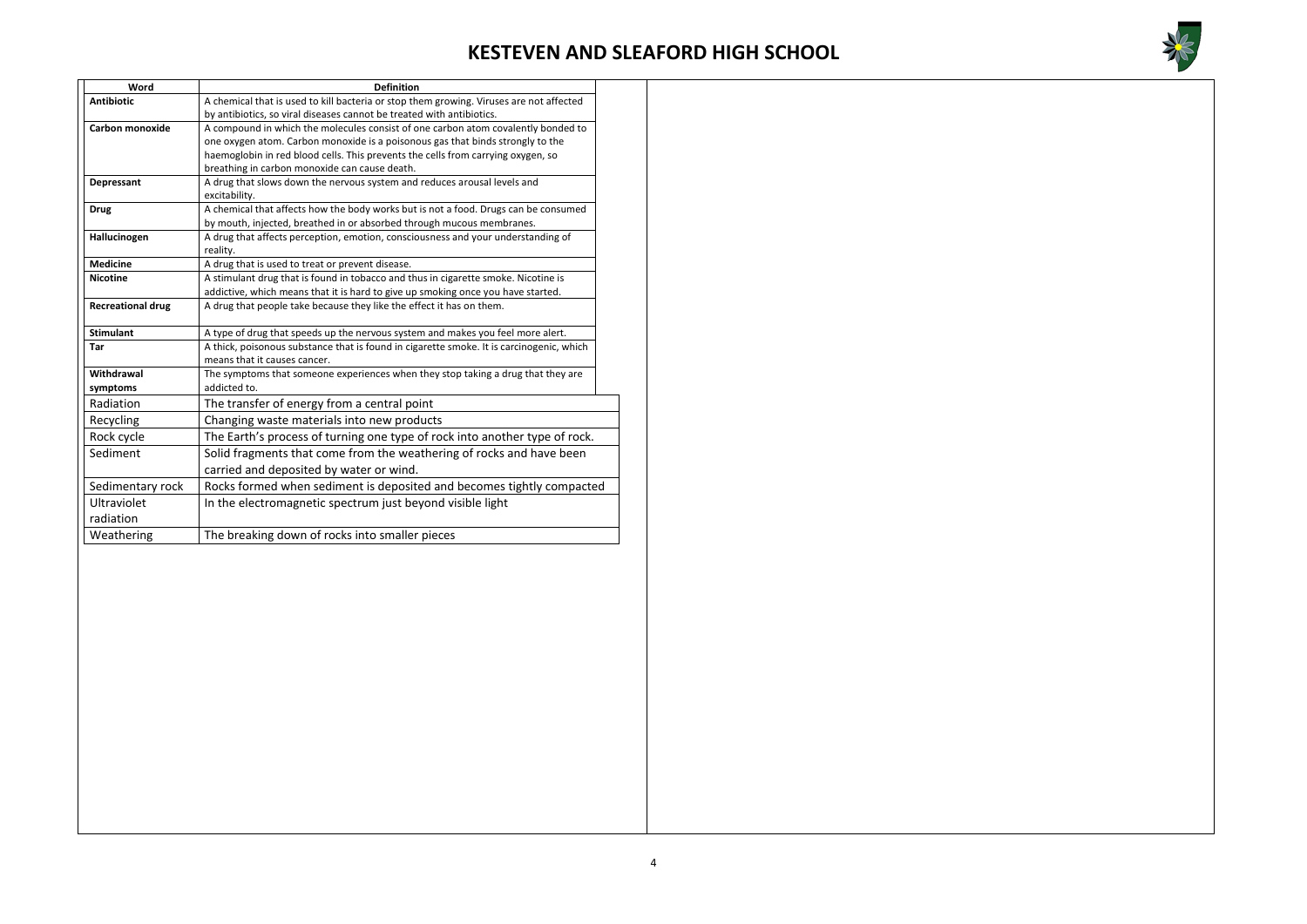

| Word                      | <b>Definition</b>                                                                                                                                                      |
|---------------------------|------------------------------------------------------------------------------------------------------------------------------------------------------------------------|
| <b>Cavity wall</b>        | A foam or fibre filling placed in between the outer and inner layers of a                                                                                              |
| insulation                | building's outer wall, which reduces heat loss through the wall.                                                                                                       |
| <b>Conduction (of</b>     | The transfer of thermal energy due to vibrations of particles or                                                                                                       |
| heat)                     | collisions of free electrons                                                                                                                                           |
| <b>Conductor (of</b>      | A substance that allows heat to pass through it easily by conduction.                                                                                                  |
| heat)                     |                                                                                                                                                                        |
| <b>Convection</b>         | Heat transfer through a fluid (a liquid or gas) as a result of changes in<br>density caused by heating.                                                                |
| <b>Convection</b>         | The pattern of circulation of a liquid or gas in a particular direction as a                                                                                           |
| current                   | result of changes in density caused by heating.                                                                                                                        |
| <b>Double glazing</b>     | A window made from two panes of glass separated by a gap containing<br>air or another gas, thus reducing heat loss by convection and<br>conduction.                    |
| <b>Emitter</b>            | Something that gives off (heat) radiation.                                                                                                                             |
| <b>Free electrons</b>     | Electrons that are free to move within metals, making them good<br>conductors both of electricity and of heat.                                                         |
| <b>Heat</b>               | The transfer of energy from a hot object to a cold one. Heat energy is<br>the total amount of energy possessed by an object as a result of its<br>particles vibrating. |
| <b>Infrared radiation</b> | Heat transfer by an electromagnetic wave, just outside the visible<br>spectrum, beyond red.                                                                            |
| Insulator (of heat)       | A substance that does not let heat pass through it very easily.                                                                                                        |
| Loft insulation           | A thick layer of loose fibre that is placed on the floor of loft spaces in<br>buildings to trap air for insulation.                                                    |
| <b>Radiant heater</b>     | A heater that gives off heat as radiation, rather than by convection.                                                                                                  |
| <b>Radiation</b>          | The transfer of energy from a central point.                                                                                                                           |
| <b>Thermal store</b>      | The energy of a substance due to the random motion of its particles.                                                                                                   |
| <b>Vacuum flask</b>       | A flask made of a double-walled bottle with a vacuum between its<br>walls, which will keep hot drinks hot and cold drinks cold.                                        |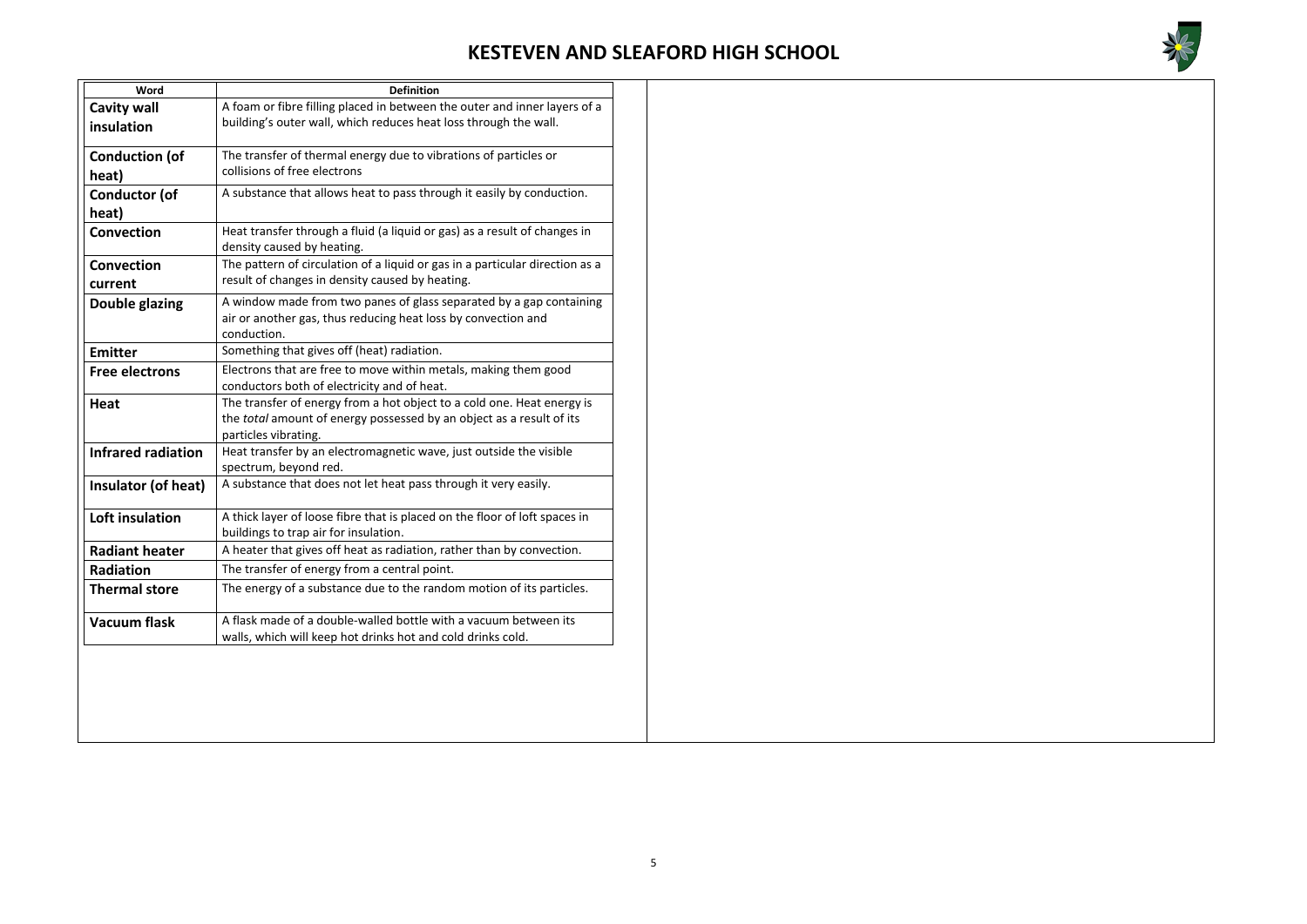



**Intent – Concepts**

| <b>Lesson title</b>                        | <b>Learning</b>                                                                                                                                                                      | <b>Higher level</b>                                                                                                                                                                                                         | <b>Suggested activities and resources</b> |
|--------------------------------------------|--------------------------------------------------------------------------------------------------------------------------------------------------------------------------------------|-----------------------------------------------------------------------------------------------------------------------------------------------------------------------------------------------------------------------------|-------------------------------------------|
|                                            | challenge                                                                                                                                                                            | challenge                                                                                                                                                                                                                   |                                           |
| B8.11L1<br>Medicines<br>and Health         | Can I describe<br>the four types<br>of drugs and<br>their effects?<br>Can I describe<br>the effects of<br>stimulants,<br>depressants,<br>painkillers and<br>hallucinogens?           | Can I explain<br>how drugs<br>are tested<br>using both<br>laboratory<br>testing and<br>clinical trials?                                                                                                                     |                                           |
| B8.11 L2<br>Legal<br>recreational<br>drugs | Can I explain<br>the effects of<br>smoking,<br>including the<br>effects of both<br>tar and carbon<br>monoxide?<br>Can I describe<br>the stages in<br>liver disease?                  | Can I explain<br>the effects of<br>nicotine on<br>the body?<br>Can I explain<br>the effects of<br>drinking<br>alcohol<br>including<br>reaction<br>times,<br>people's<br>behaviour,<br>relationships<br>and job<br>security? |                                           |
| B8.11L3<br>Illegal<br>drugs                | Can I describe<br>how some<br>illegal drugs<br>such as<br>cannabis,<br>cocaine and<br>heroin affect<br>us?<br>Can I list the<br>risks<br>associated<br>with buying<br>illegal drugs? | Can I<br>describe the<br>dangers and<br>health risks<br>associated<br>with illegal<br>drugs?                                                                                                                                |                                           |
| C8.11 L1                                   | Can I state                                                                                                                                                                          | Can I                                                                                                                                                                                                                       |                                           |
| The Earth<br>and It's                      | that the<br>atmosphere                                                                                                                                                               | describe the<br>structure of                                                                                                                                                                                                |                                           |
| Atmosphere                                 | has different                                                                                                                                                                        | the Earth                                                                                                                                                                                                                   |                                           |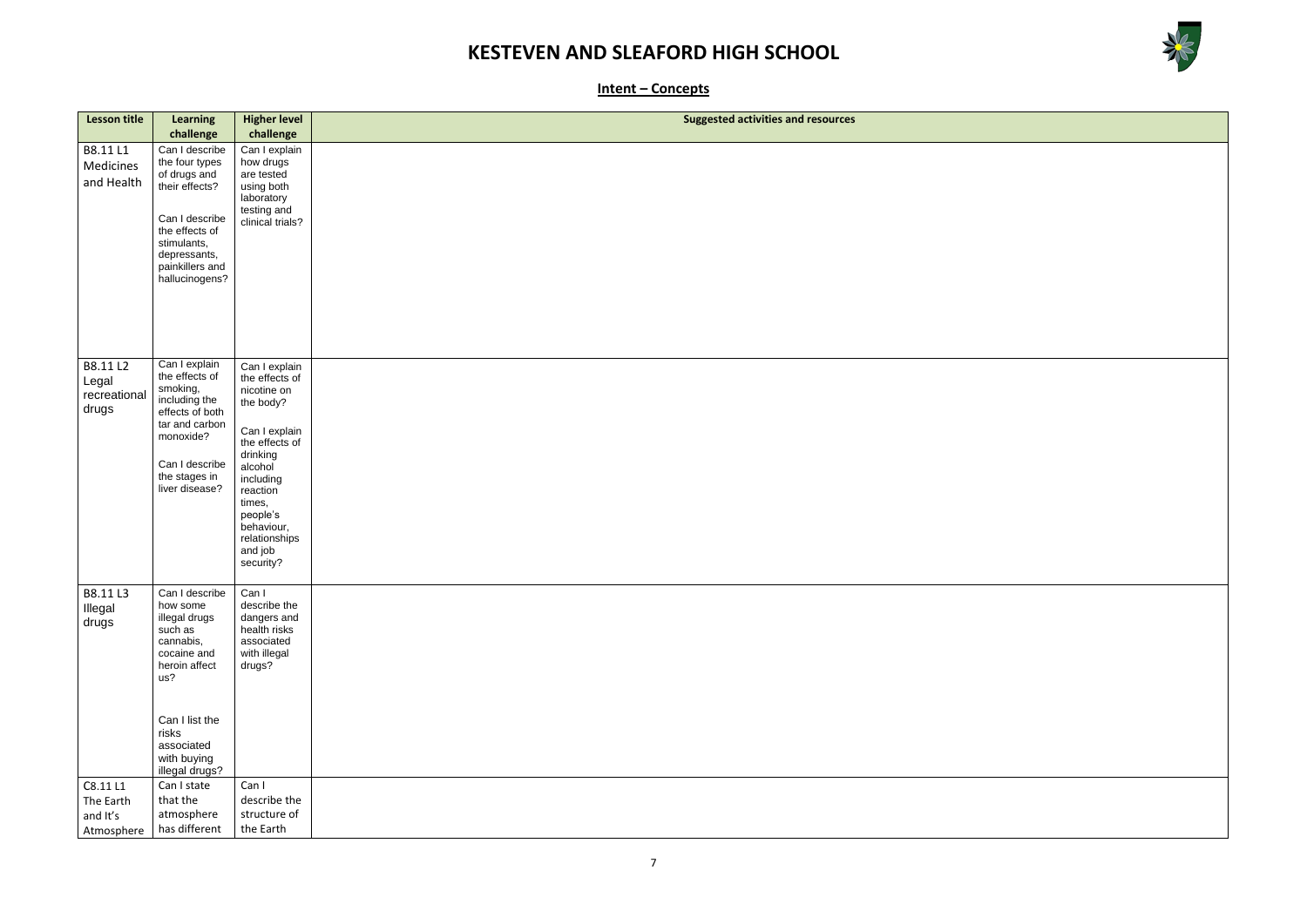



|            | layers and      | using a       |  |
|------------|-----------------|---------------|--|
|            | that weather    | labelled      |  |
|            | systems are     | diagram?      |  |
|            | found in the    |               |  |
|            | lower           |               |  |
|            | atmosphere?     |               |  |
|            |                 |               |  |
|            | Can I state     |               |  |
|            | that the        |               |  |
|            |                 |               |  |
|            | upper           |               |  |
|            | atmosphere      |               |  |
|            | contains        |               |  |
|            | ozone, which    |               |  |
|            | protects us     |               |  |
|            | from harmful    |               |  |
|            | UV rays from    |               |  |
|            | the Sun?        |               |  |
| C8.11 L2   | Can I describe  | Can I explain |  |
| The Rock   | the three       | how each      |  |
| Cycle      | types of rock   | type of rock  |  |
|            | and identify    | is formed by  |  |
|            | them from       | referring to  |  |
|            | given           | the rock      |  |
|            | information?    | cycle?        |  |
|            |                 |               |  |
| C8.11L3    | Can I describe  | Can I explain |  |
| Human      | the             | how human     |  |
| Activity   | greenhouse      | activity is   |  |
|            | effect and its  | causing       |  |
|            | role in         | global        |  |
|            | sustaining life | warming and   |  |
|            | on Earth?       | describe      |  |
|            |                 | some of the   |  |
|            | Can I describe  | effects?      |  |
|            | the carbon      |               |  |
|            | cycle and       |               |  |
|            | identify        |               |  |
|            | processes       |               |  |
|            | that increase   |               |  |
|            | and decrease    |               |  |
|            | the amount of   |               |  |
|            | $CO2$ in the    |               |  |
|            |                 |               |  |
|            | atmosphere?     |               |  |
| C8.11 L4   | Can I define    | Can I explain |  |
| Recycling  | the term        | why           |  |
|            | carbon          | recycling is  |  |
|            | footprint?      | important?    |  |
|            |                 |               |  |
|            |                 |               |  |
| P8.11 L1   | Can I           | Can I         |  |
| Conduction | describe        | explain       |  |
|            | the process     | why gases     |  |
|            | of              | are such      |  |